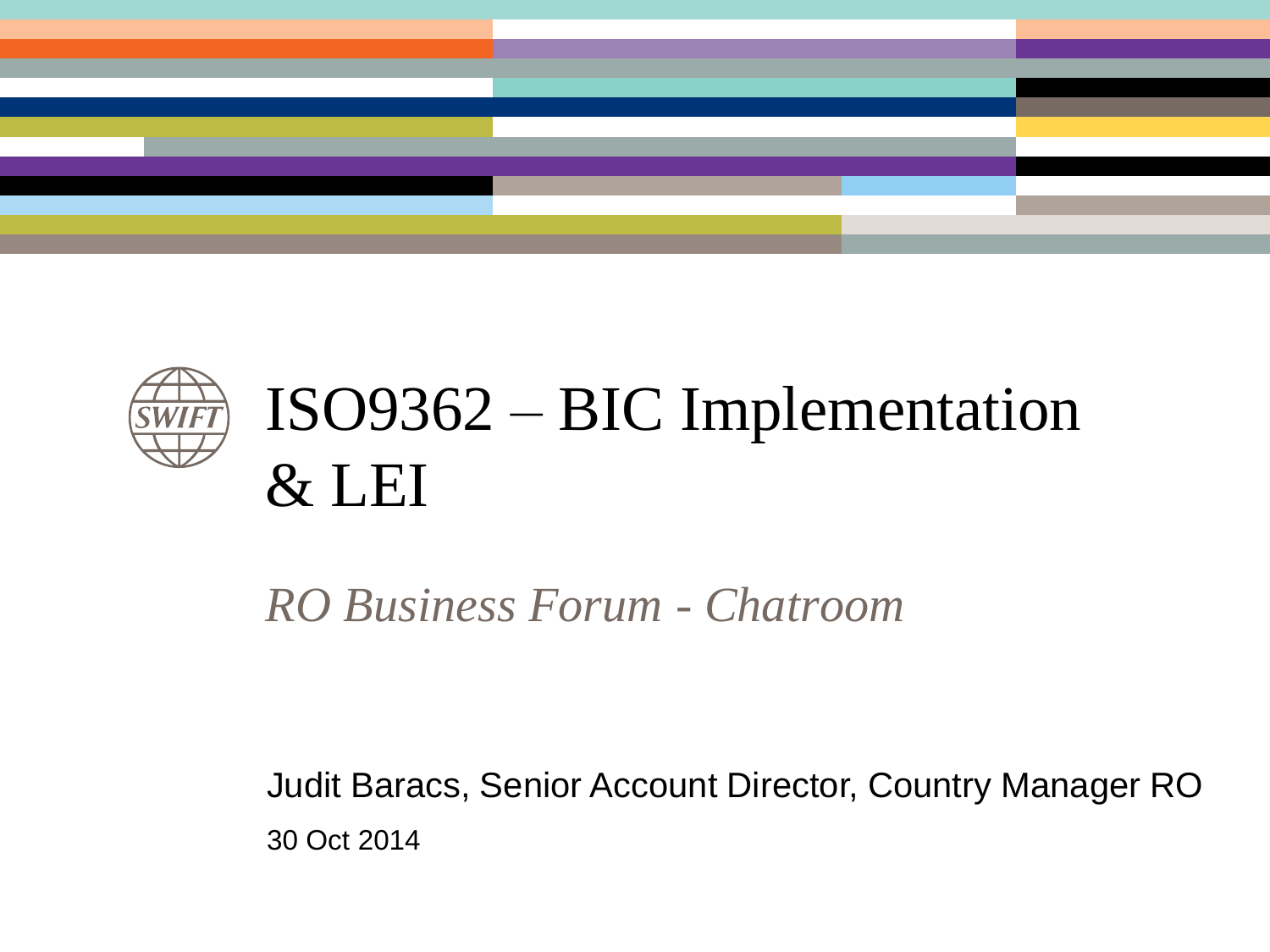### BIC 2014 standard revision

- ISO 9362:2014
	- Final version approved
	- Implementation transition period
	- Publication
- Standard
	- BIC data record
	- Data attributes
- Registration procedures
	- Enhanced validation
	- Third-party registration
	- Data maintenance responsibility

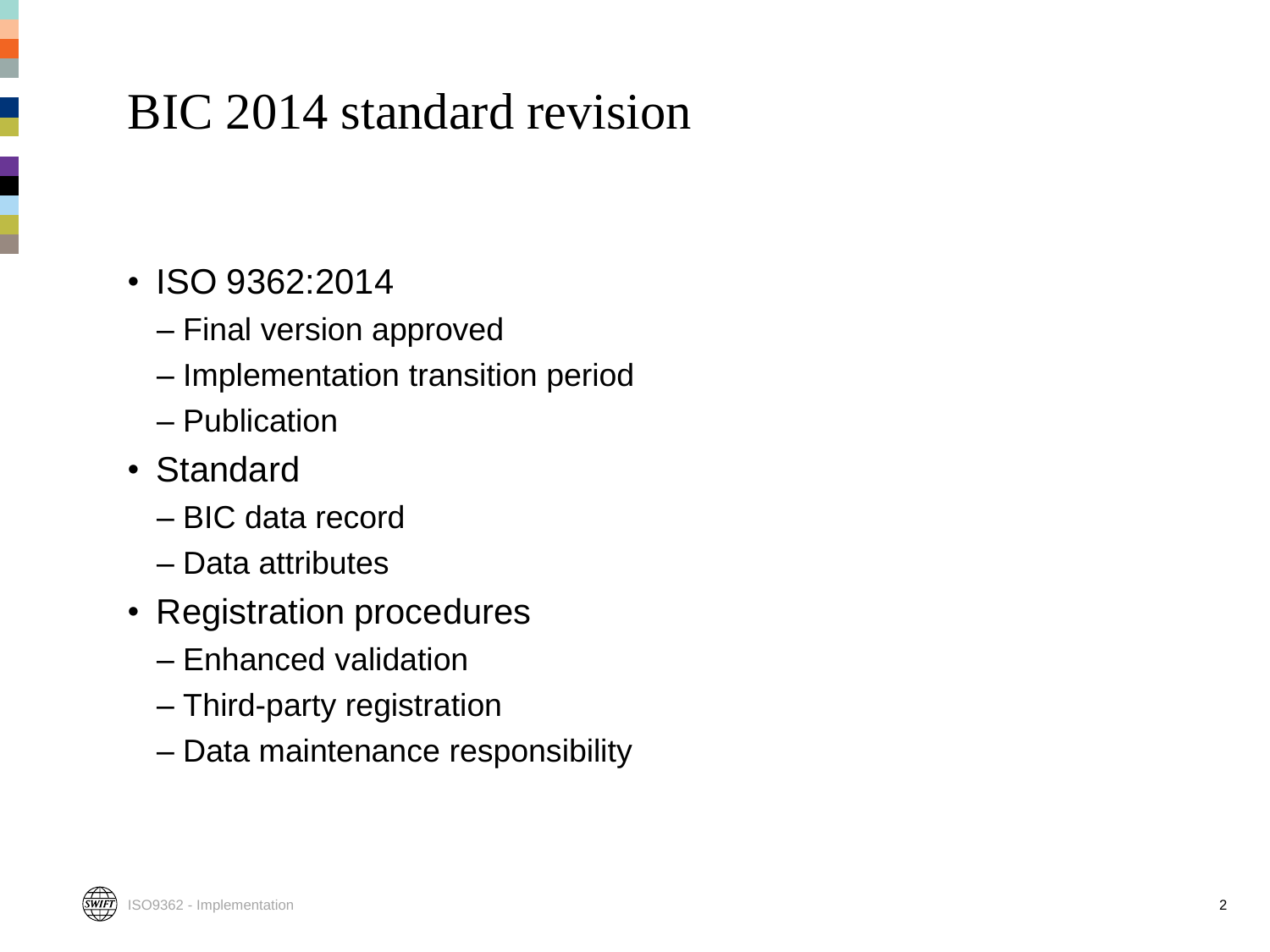#### 2009 – 2014 edition



an = alphanumeric a = alphabetic  $[$   $]$  = optional

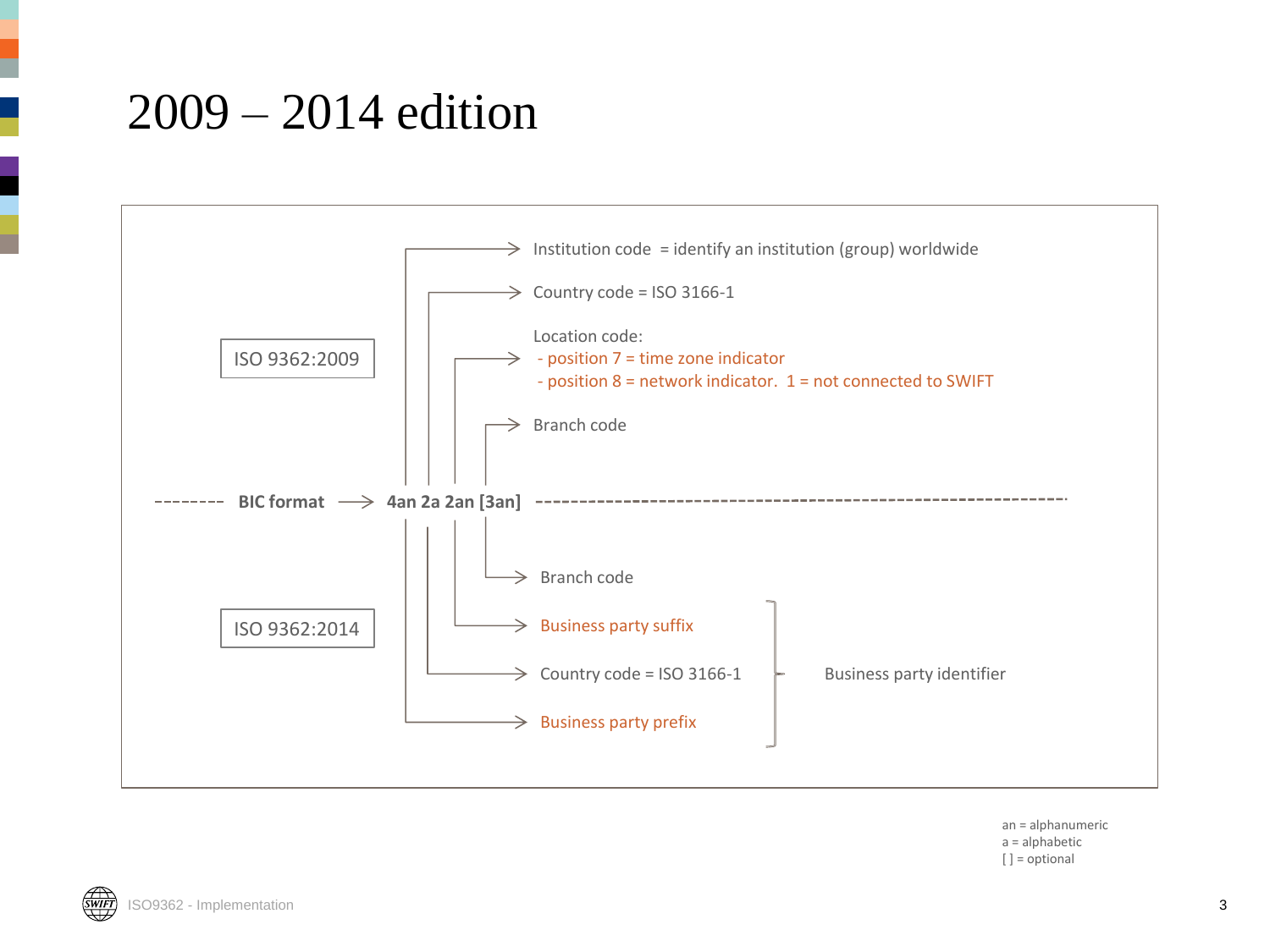#### Implementation timeline



- New processes
- BIC Data Record data attributes
- Start of transition period

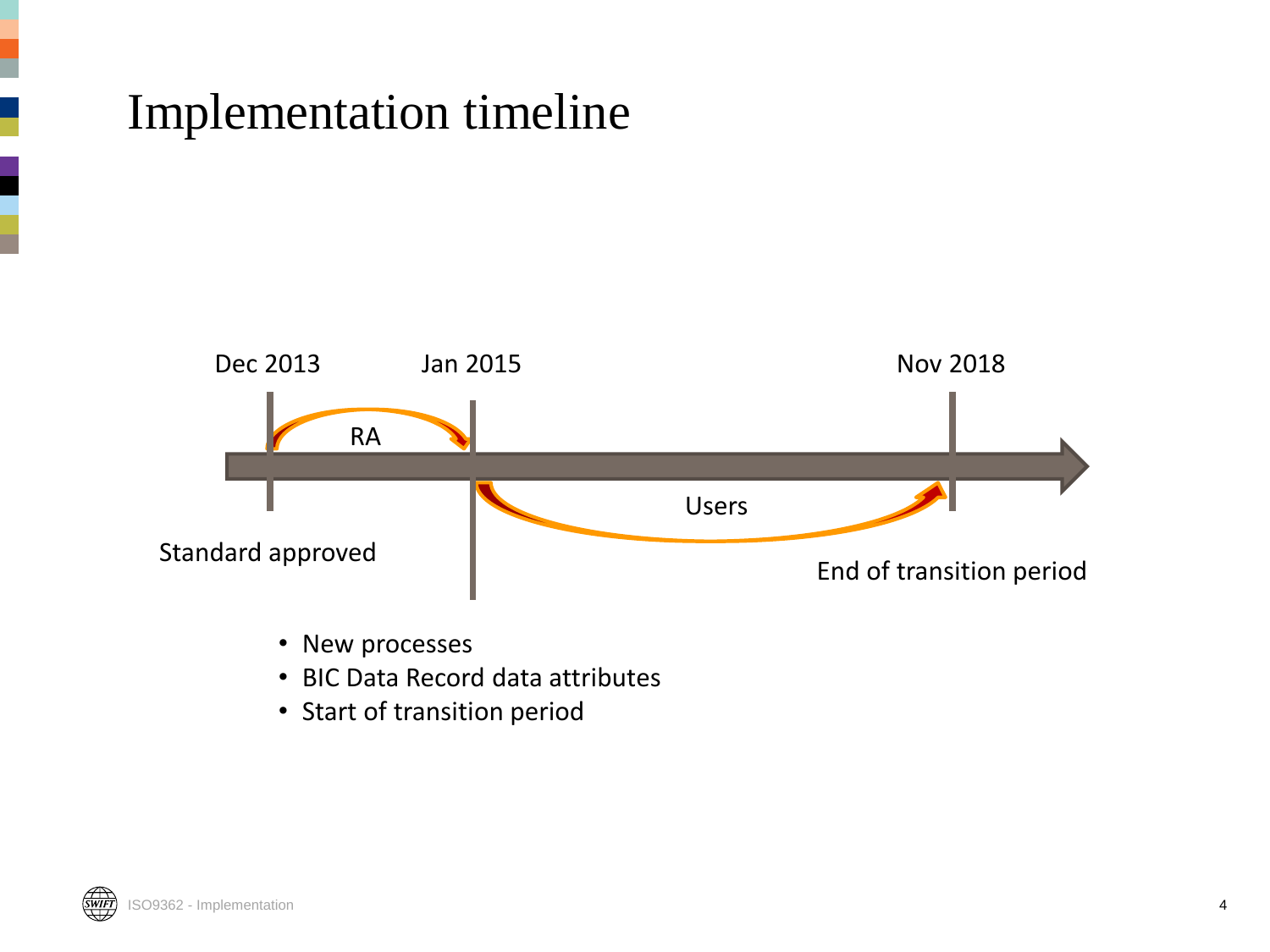#### Areas not impacted

- Existing BIC
- BIC structure
- Alpha-numeric BIC
- Country code
- Test & Training BIC

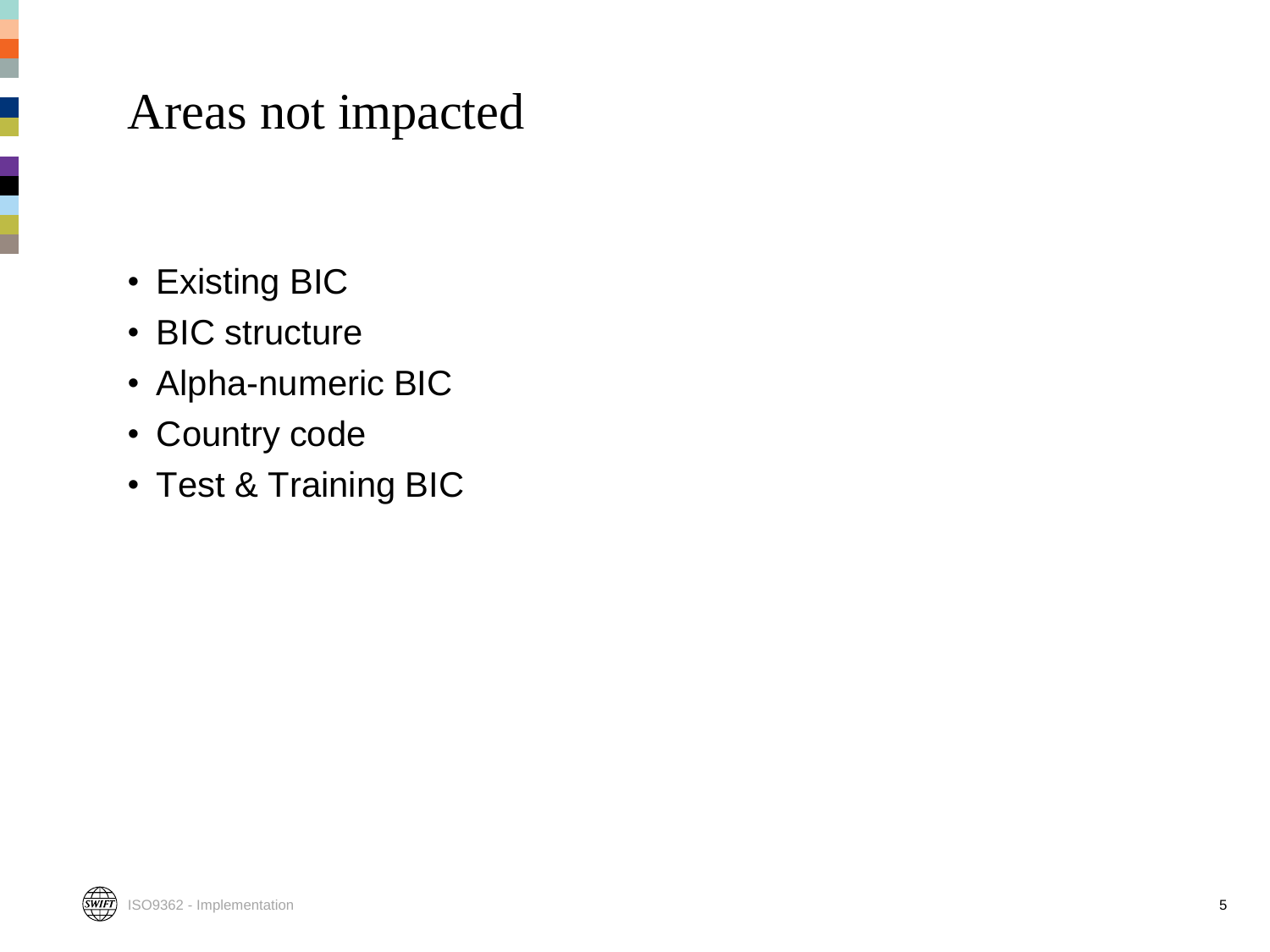#### New connectivity attribute

| <b>Connectivity status</b>          | <b>Attribute</b> | <b>BIC</b> example |
|-------------------------------------|------------------|--------------------|
| No SWIFTNet and No SWIFTNet FIN     | 001              | ABCDBEB1           |
| <b>SWIFTNet but No SWIFTNet FIN</b> | 002              | ABCDBEB1           |
| <b>SWIFTNet and SWIFTNet FIN</b>    | 003              | <b>ABCDBEBB</b>    |
|                                     |                  |                    |

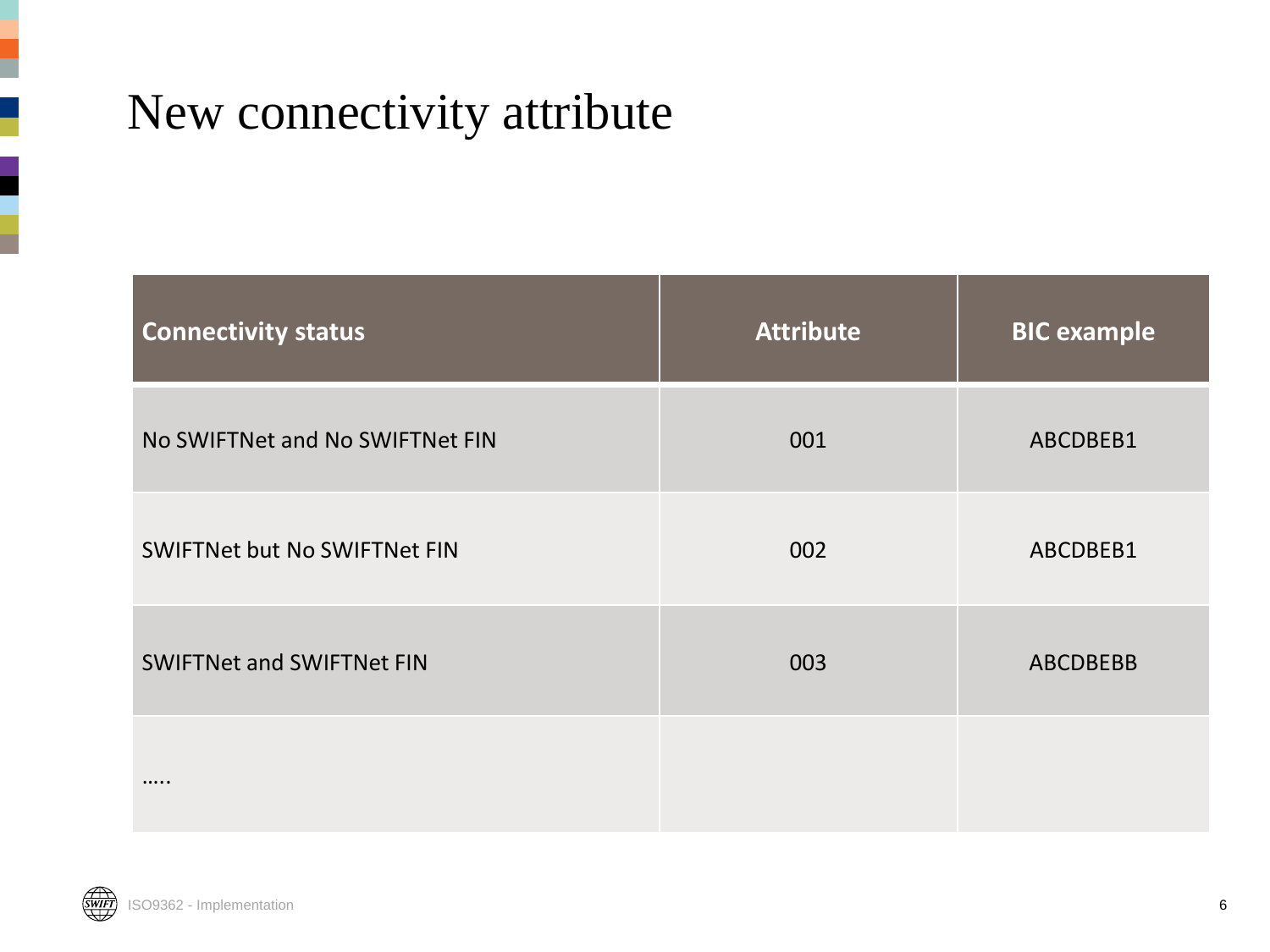#### New non-connected BIC (BIC1)

| <b>BIC</b> | <b>Branch</b> | <b>Date</b> | <b>Name</b>     | <b>Connectivity</b><br><b>Status</b> |
|------------|---------------|-------------|-----------------|--------------------------------------|
| WXYZUS31   | <b>XXX</b>    | 01/09/2008  | MyBank Inc.     | 001                                  |
| ABCDBEB1   | <b>XXX</b>    | 01/02/2015  | Alpha Bank s.a. | 001                                  |

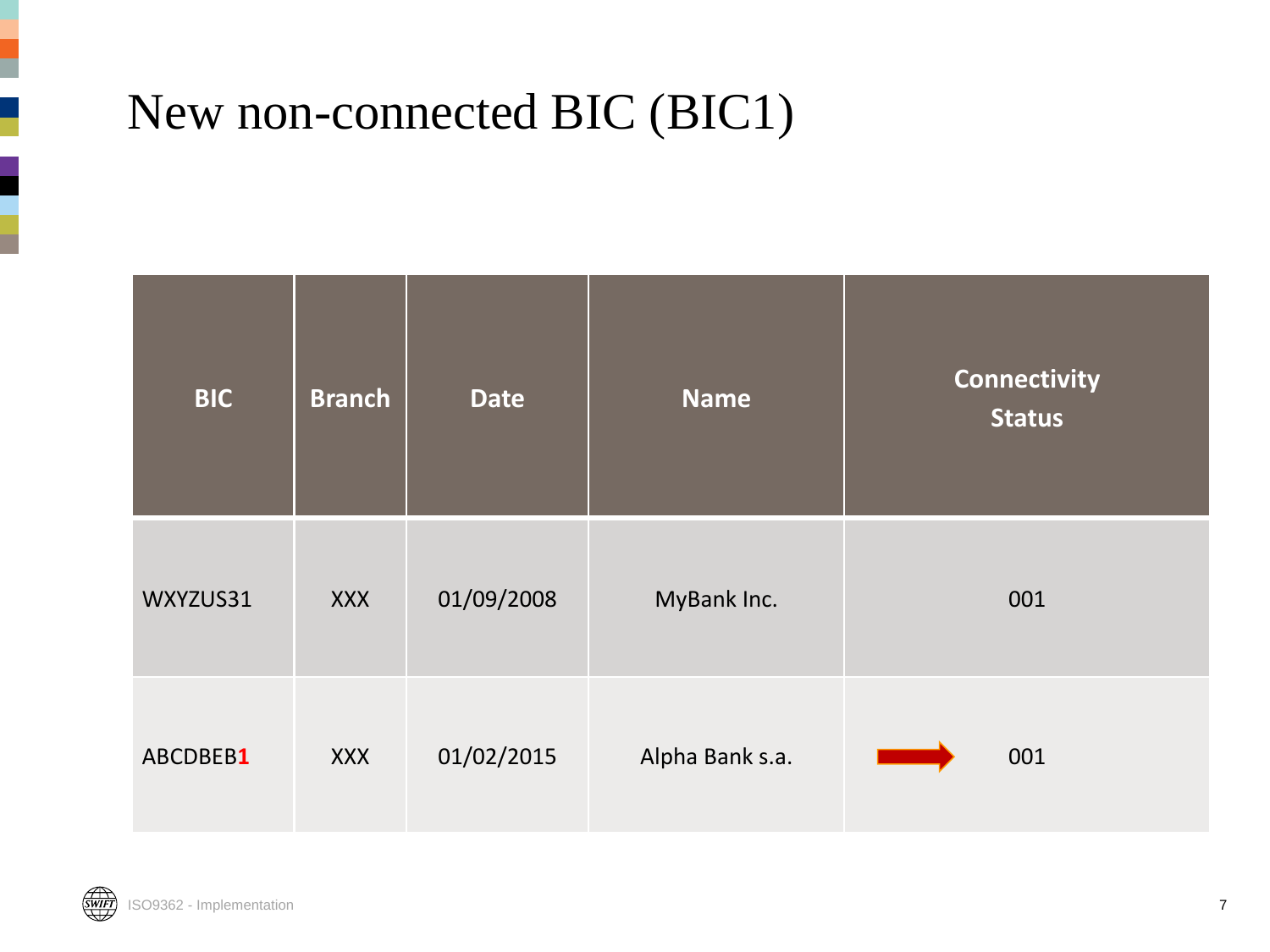## Existing non-connected BIC: change of connectivity status

| <b>BIC</b>      | <b>Branch</b> | <b>Date</b> | <b>Name</b>     | <b>Modification</b><br><b>Status</b> |
|-----------------|---------------|-------------|-----------------|--------------------------------------|
| ABCDBEB1        | <b>XXX</b>    | 01/09/2012  | Alpha Bank s.a. | Added                                |
| ABCDBEB1        | <b>XXX</b>    | 01/03/2014  | Alpha Bank s.a. | <b>Deleted</b>                       |
| <b>ABCDBEBB</b> | <b>XXX</b>    | 01/03/2014  | Alpha Bank s.a. | Added                                |

| <b>BIC</b>      | <b>Branch</b> | <b>Date</b> | <b>Name</b>     | <b>Modification</b><br>status | <b>Connectivity</b><br><b>Status</b> |
|-----------------|---------------|-------------|-----------------|-------------------------------|--------------------------------------|
| ABCDBEB1        | <b>XXX</b>    | 01/09/2012  | Alpha Bank s.a. | Added                         | 001                                  |
| <b>ABCDBEBB</b> | <b>XXX</b>    | 01/03/2015  | Alpha Bank s.a. | Added                         | 003                                  |
| ABCDBEB1        | <b>XXX</b>    | 01/04/2015  | Alpha Bank s.a. | <b>Deleted</b>                | 001                                  |



I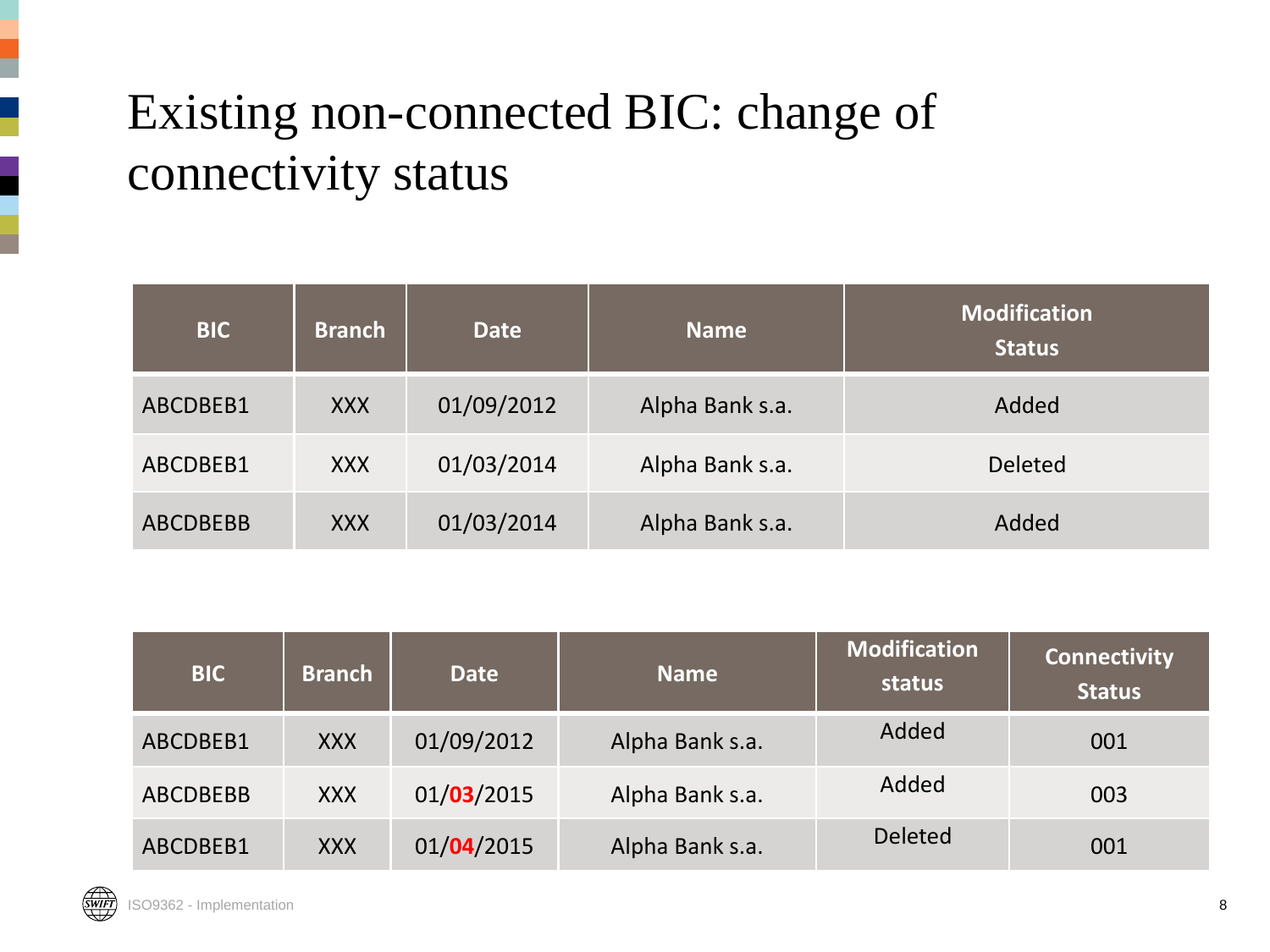## Existing connected BIC: change of connectivity status

| <b>BIC</b>      | <b>Branch</b> | <b>Date</b> | <b>Name</b>     | <b>Modification</b><br>status |
|-----------------|---------------|-------------|-----------------|-------------------------------|
| <b>ABCDBEBB</b> | <b>XXX</b>    | 01/09/2012  | Alpha Bank s.a. | Added                         |
| <b>ABCDBEBB</b> | <b>XXX</b>    | 01/03/2014  | Alpha Bank s.a. | <b>Deleted</b>                |
| ABCDBEB1        | <b>XXX</b>    | 01/03/2014  | Alpha Bank s.a. | Added                         |

| <b>BIC</b>      | <b>Branch</b> | <b>Date</b> | <b>Name</b>     | <b>Modification</b><br>status | <b>Connectivity</b><br>status |
|-----------------|---------------|-------------|-----------------|-------------------------------|-------------------------------|
| <b>ABCDBEBB</b> | <b>XXX</b>    | 01/09/2012  | Alpha Bank s.a. | Added                         | 003                           |
| ABCDBEB1        | <b>XXX</b>    | 01/03/2015  | Alpha Bank s.a. | Added                         | 001                           |
| <b>ABCDBEBB</b> | <b>XXX</b>    | 01/04/2015  | Alpha Bank s.a. | <b>Deleted</b>                | 003                           |

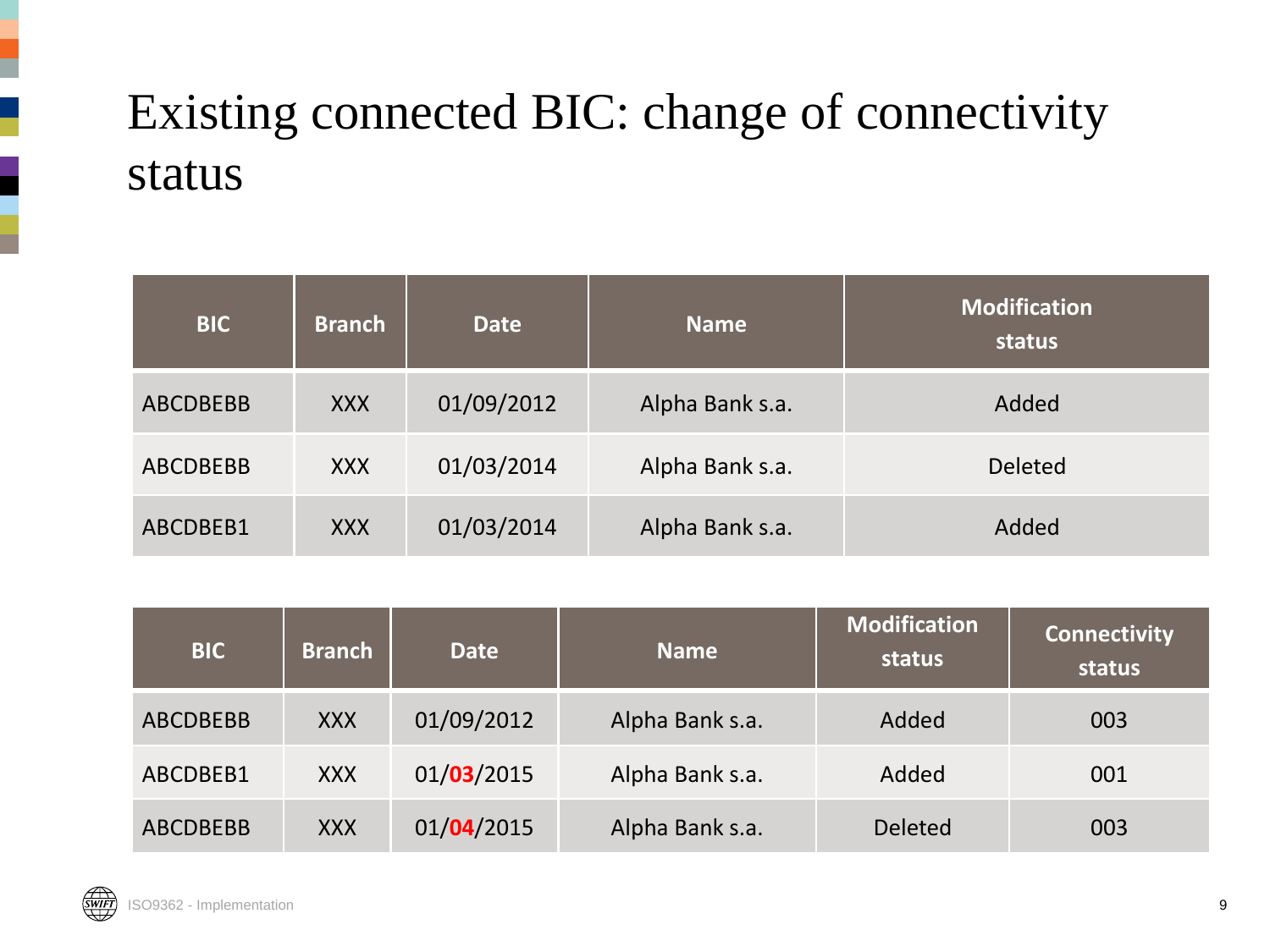#### New BIC request

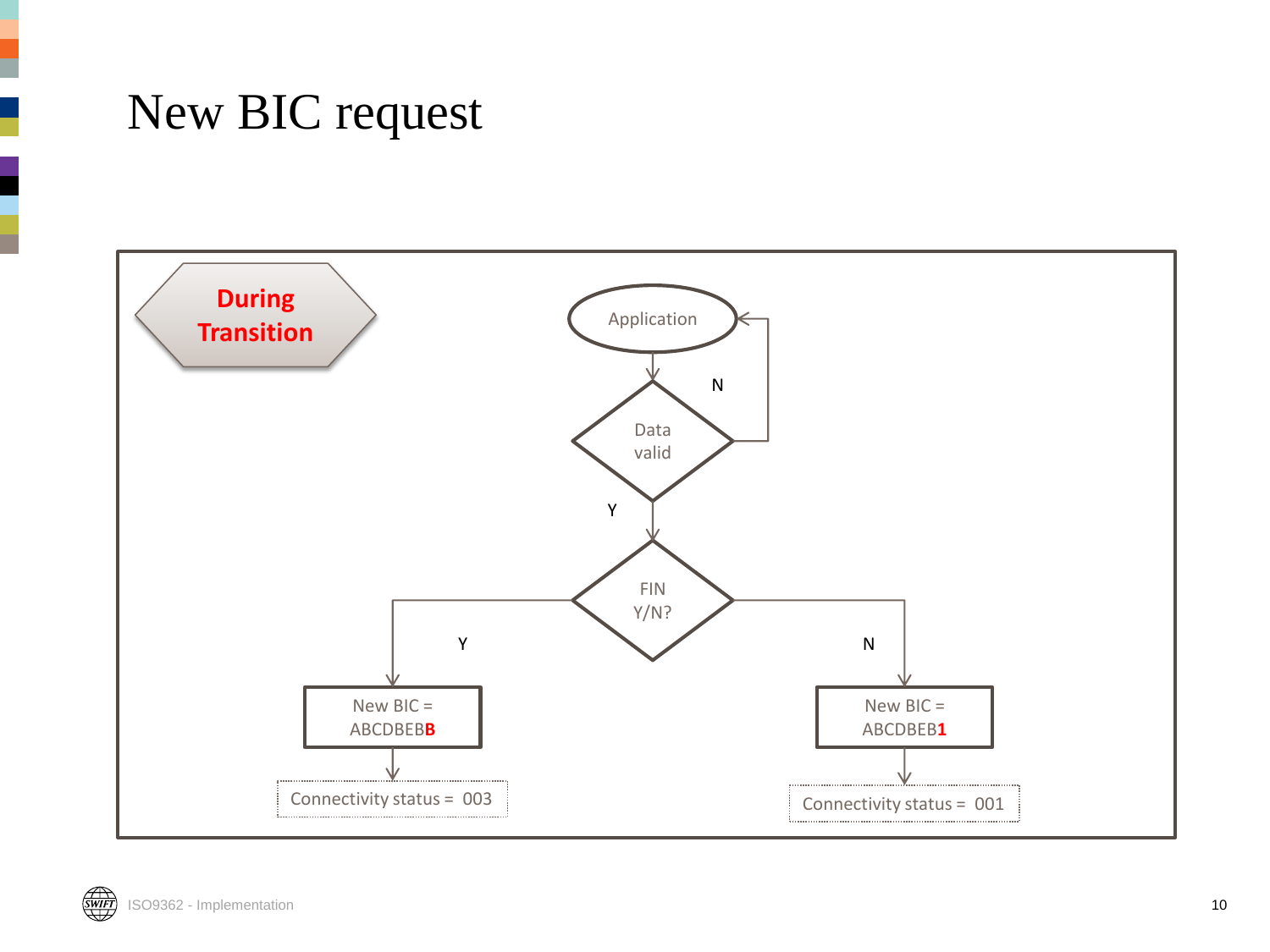#### New BIC request



(SWIFT) ISO9362 - Implementation 11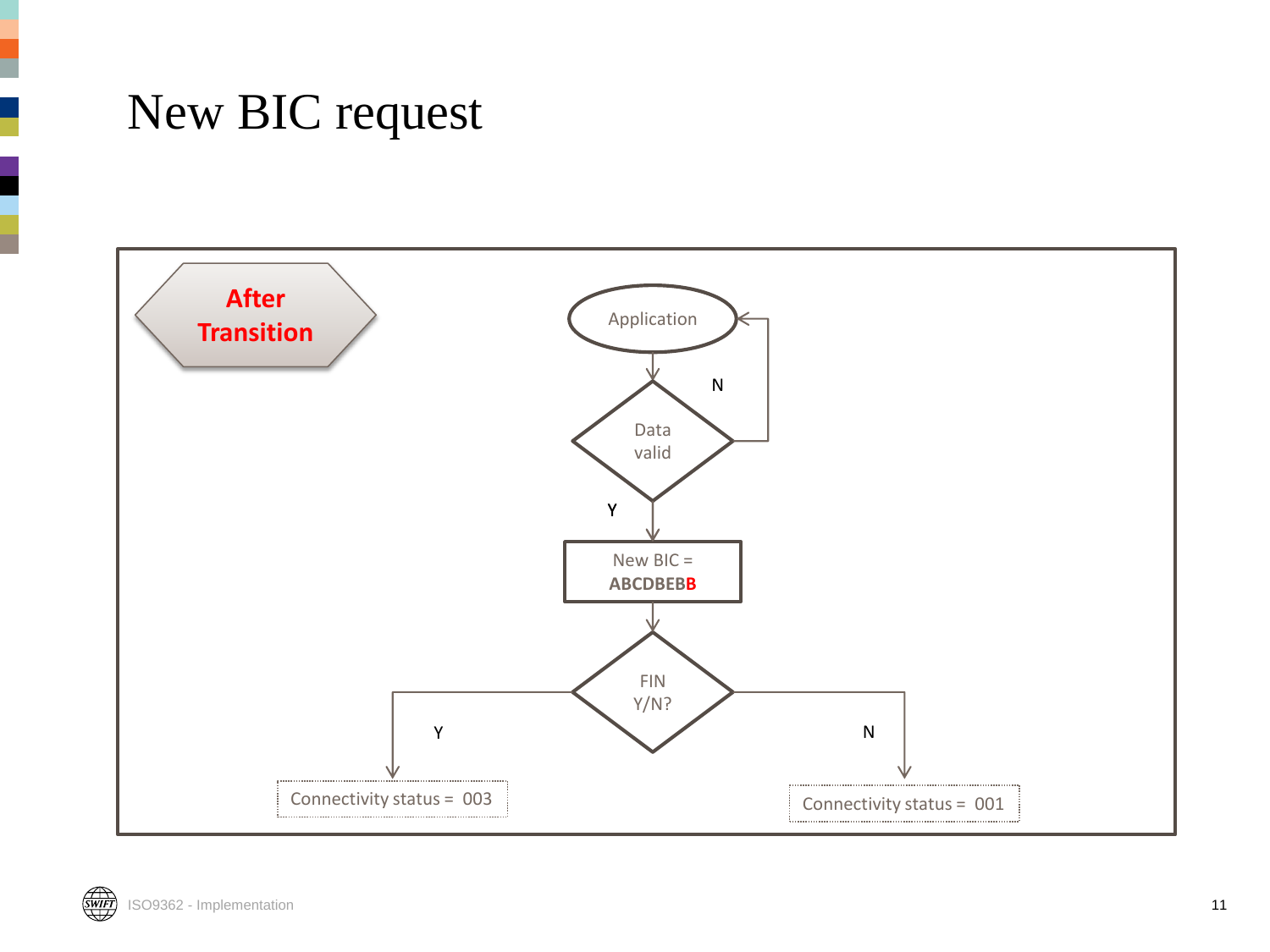

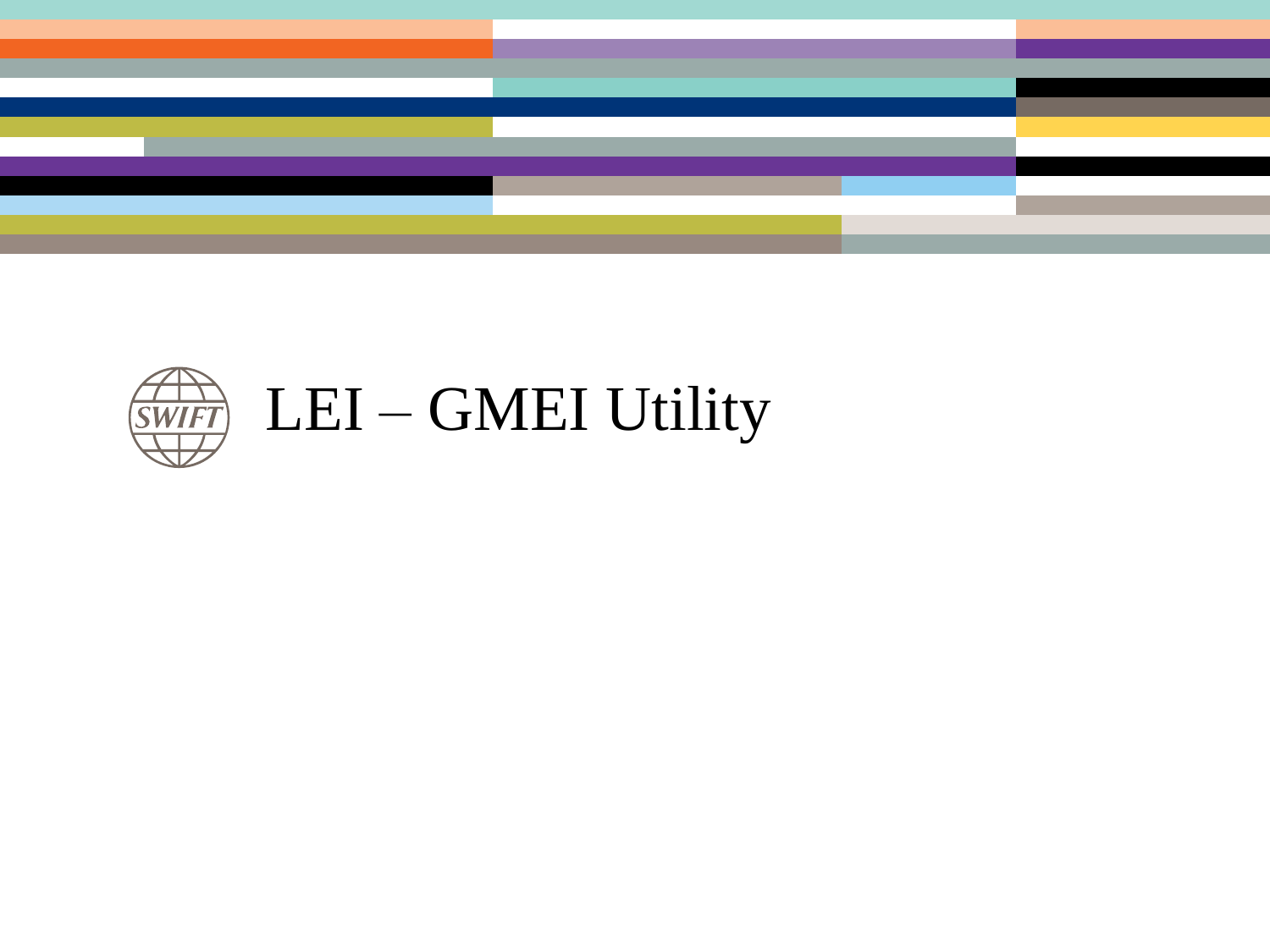

#### Example HB7FFAZI0OMZ8PP8OE26

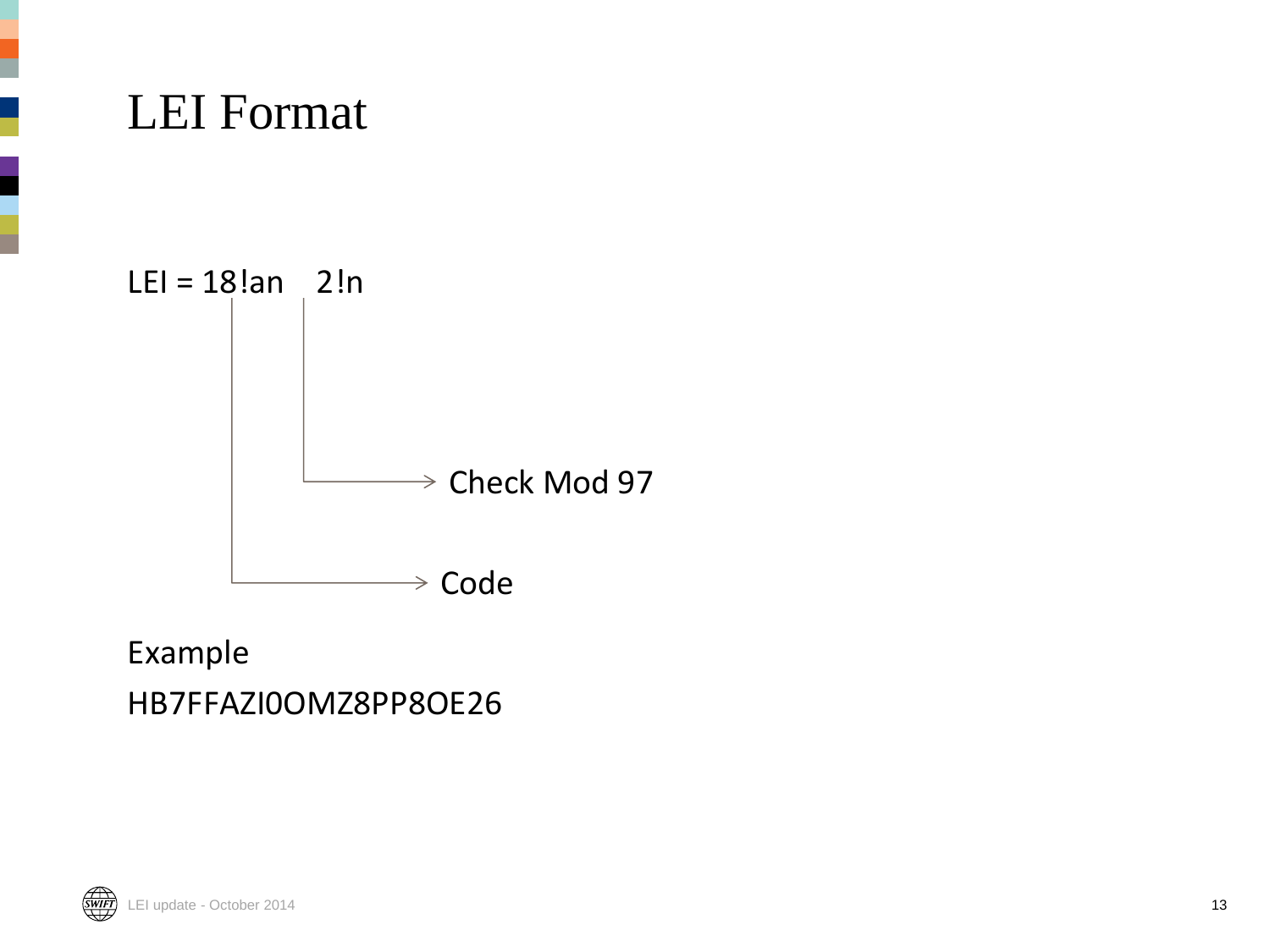### European Banking Authority



- Capital Requirements Directive CRD IV
- Supervisory Reporting
- Implementing Technical Standards (ITS)
- Scope
	- European financial institutions
	- Counterparties
- Recommendation = use of LEI
- Timeline
	- Mar 2014
	- Dec 2014

http://www.eba.europa.eu/risk-analysis-and-data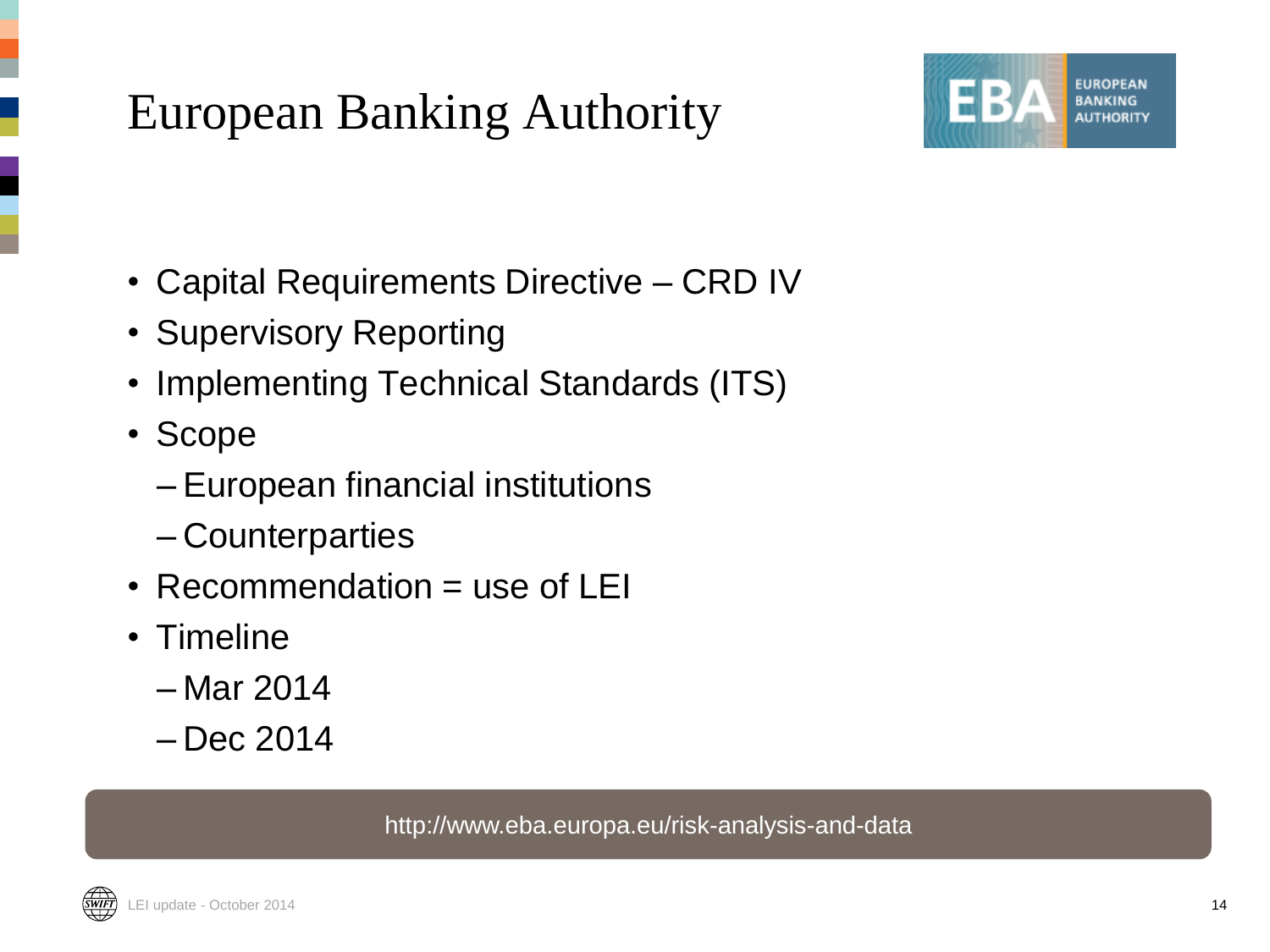#### **GMEI UTILITY**

Search Home

**Register an Entity** Maintain & Challenge

**Entities Dashboard** 

#### Global Markets Entity Identifier (GMEI) utility

#### For specific purposes relating to reporting OTC derivatives transactions to trade repositories registered with the CFTC, these GMEI identifiers are also still referred to as CICIs.

The Global Markets Entity utility (GMEI), formerly known as the CICI Utility, is DTCC's legal entity identifier solution offered in collaboration with SWIFT. The GMEI utility is a pre-Local Operating Unit of the Global Legal Entity Identifier System.

The GMEI utility creates and assigns globally accepted unique identifiers, known as GMEI codes, that conform to the ISO 17442 standard. It also stores and validates the accuracy of the associated reference data and is a key enabler of systemic risk monitoring capabilities for regulators and a strong counterparty risk management tool for financial firms. Therefore, this utility has been built with the capabilities necessary to support a Global Legal Entity Identifier (GLEI) solution and is capable of issuing identifiers for other regulators as rulemaking is finalized.

The GMEI utility offers access to the following functions:

- If you are interested in reviewing existing registered records, you can search the database by selecting Search. Customizable filtering criteria can be applied to make your search results more relevant to your interests. Users are able to search the full set of GMEI registration requests on our Staging Database as well as limit their search to only those records that appear in the GMEI database that have completed validation and have been assigned GMEIs.
- If you are looking to register an entity that you are affiliated with for GMEI assignment, you can do so by selecting Register. Your self-registered entity will be visible on the GMEI utility Staging Database after registration is completed. The record will then undergo review by the validation team, who will update the Record State of the record with their findings. After completion of this validation review, a GMEI code will be assigned to your record and the results will be listed on the GMEI utility Portal in the GMEI Issued Database.
- If you are a financial institution interested in registering your client or another party for GMEI assignment, after receiving their explicit permission to do so, vou can select Register to begin the process. Your registered entity will be visible on the GMEI utility Staging Database after registration is completed, and will have a Maintenance State set to "Current". The record will then undergo review by the validation team, who will update the Record State of the record with their findings. After completion of this validation review, a GMEI code will be assigned to your record and the results will be listed on the GMEI utility Portal in the GMEI Issued Database.
- Users should return to the GMEI utility Portal and maintain their records on an annual basis. You can maintain a record on by selecting Maintain and Challenge. This will allow you to supply updated information at the time of the request, and allows you to receive notifications regarding the record.
- If you believe that an existing registered record contains inaccurate information, the GMEI utility would like your input. You can challenge the data associated with a record by selecting Maintain and Challenge.

#### About the Global Markets Entity Identifier Utility

DTCC and SWIFT have developed the GMEI utility to support the global assignment of legal entity identifiers for use in regulatory reporting. Read More..

**Recent News & Documents** 

**Frequently Asked Questions** 

**Glossary of Terms** 

**Files Available for Download** 

**Terms and Conditions of Use** 

**Privacy Statement** 

15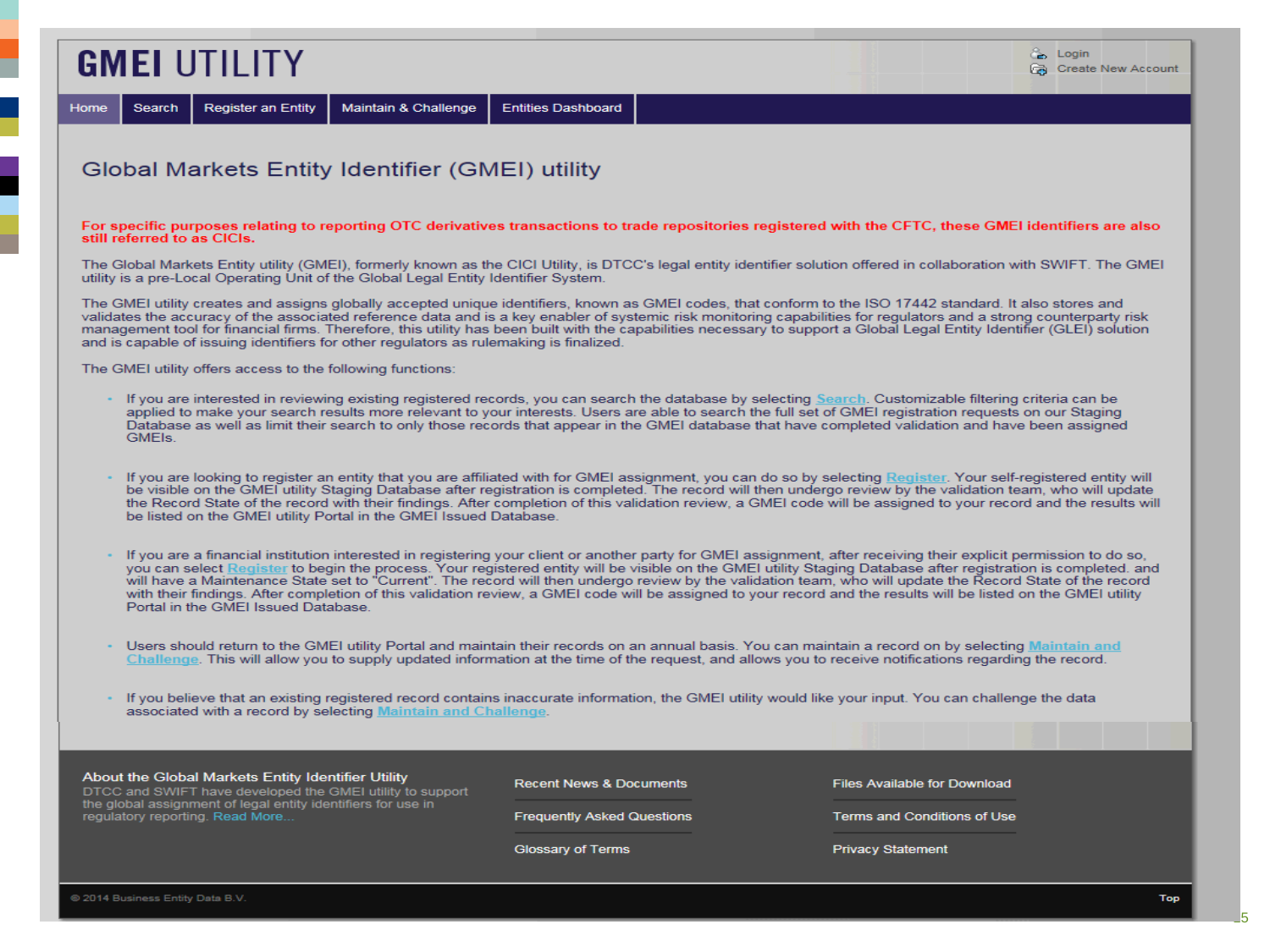Implementing a standard – LEI example *Creating a coherent picture of clients*

Market participant registers

Provider assigns LEI "key"

Provider makes data set public = LEI with core data

Market participant introduces data set in data systems

LEI data set is used to identify counterparties

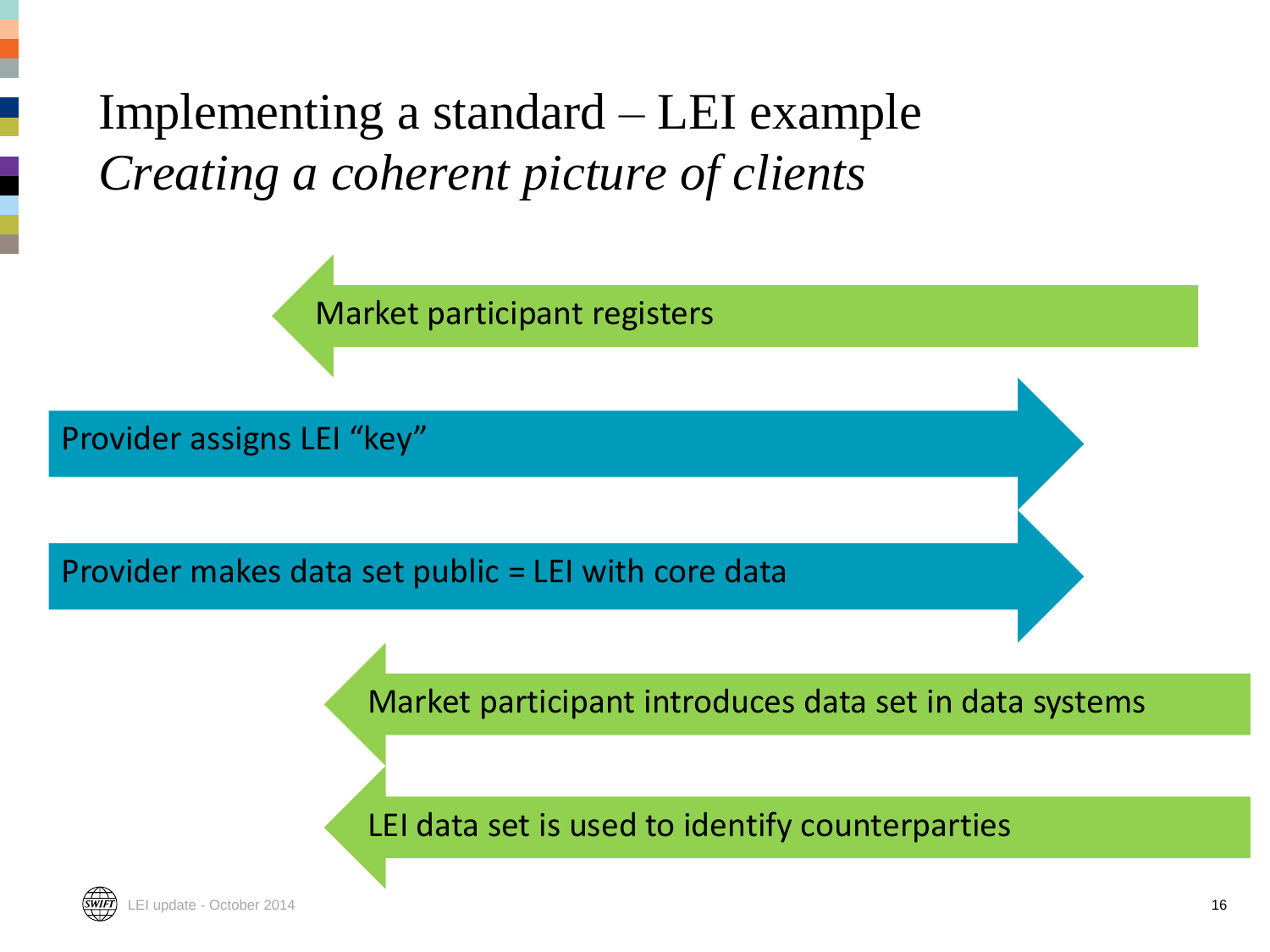#### Reference data